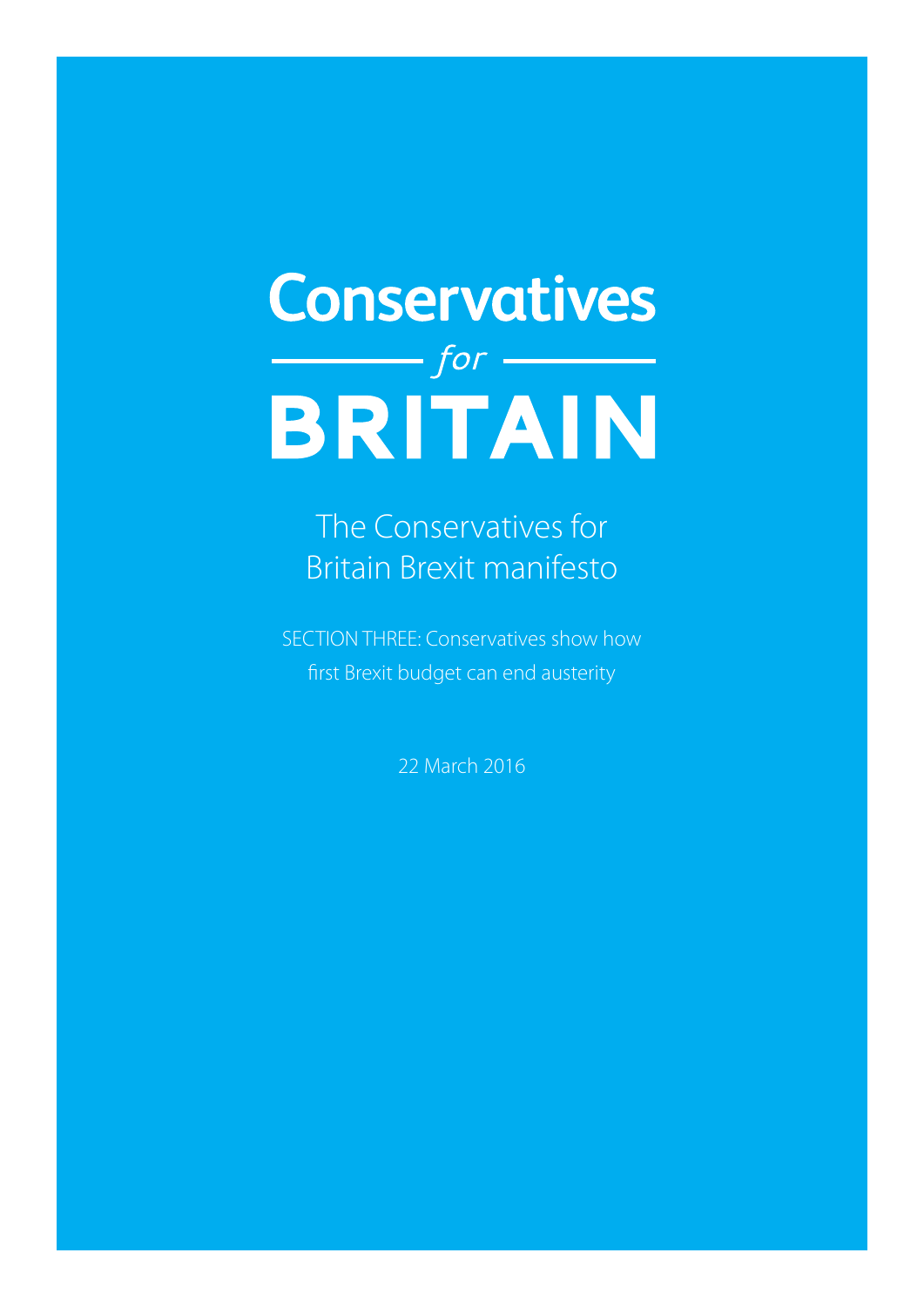## CONSERVATIVES SHOW HOW FIRST BREXIT BUDGET CAN END AUSTERITY1

On leaving the EU the UK will have at least **£10 billion** extra each year to spend on our priorities once we have cancelled our subscription to the EU and matched all current EU spending in the UK.

That's a gain of 0.6% on our GDP, to spend as we see fit. It also means an improvement of up to £12.3 billion in our balance of payments, as that's all money we have to send and spend abroad which we no longer have to.<sup>2</sup>

Since the Coalition sought to get our borrowing under control, the UK has had to pay more to Brussels than all the reductions in spending the Government has made. If we kept our own money we would have been spared those changes.

The Brexit budget is designed to make people on lower incomes better off by cutting fuel bills, promoting more and better paid jobs and providing more money for housing and social care assistance. The government must be dedicated to helping everyone's life's chances and opportunities, and making sure we spend enough on those who need most help. The high subscription to the EU has made it more difficult to find all the money we need for these purposes, given the need to cut deficits and start to tackle the debts.

The Conservatives for Britain spending suggestions for the first post-Brexit budget include:

- **• £1.1 billion** more for disabled benefits to avoid reductions
- **• £800 million** to train an extra 60,000 nurses a year to deal with shortages and excess agency staff
- **• £250 million** a year to provide an additional 10,000 doctors a year to deal with doctor shortage and to staff the seven day NHS well
- **• £200 million** to cancel hospital car parking charges
- **• £400 million** for dearer treatments not currently licensed by NICE, for Cancer treatments including Proton Beam treatment, and for Meningitis vaccines
- **• £1.9 billion** to abolish VAT on domestic energy, energy saving materials, on converting existing dwellings and on carry cots, children's car seats and safety seats
- **£900 million** to remove Stamp Duty on the £125,000 to £250,000 band of home purchase

It would be possible to offer a simple Brexit dividend to every adult in the country of £200 a year. We could pay such a Brexit dividend in the first year only, whilst putting in place spending priorities and tax reductions to spend the additional money in the following years.

1 The Conservatives for Britain Brexit Manifesto contains contributions from Conservative MPs outlining how a Conservative government could take advantage of the new freedoms granted to it by being outside the EU. Conservatives for Britain is proud to support the Vote Leave campaign. Vote Leave does not have any position on the policy issues discussed in the Manifesto. 2 The UK's balance of payments deficit with the EU institutions is £12.3 billion. ONS, Pink Book, 2015, tab 9.1.

Accessed at: http://www.ons.gov.uk/file?uri=/economy/nationalaccounts/balanceofpayments/compendium/ unitedkingdombalanceofpaymentsthepinkbook/2015-10-30/unitedkingdombalanceofpaymentsthepinkbook/ pinkbook2015chapter9\_tcm77-422053.xls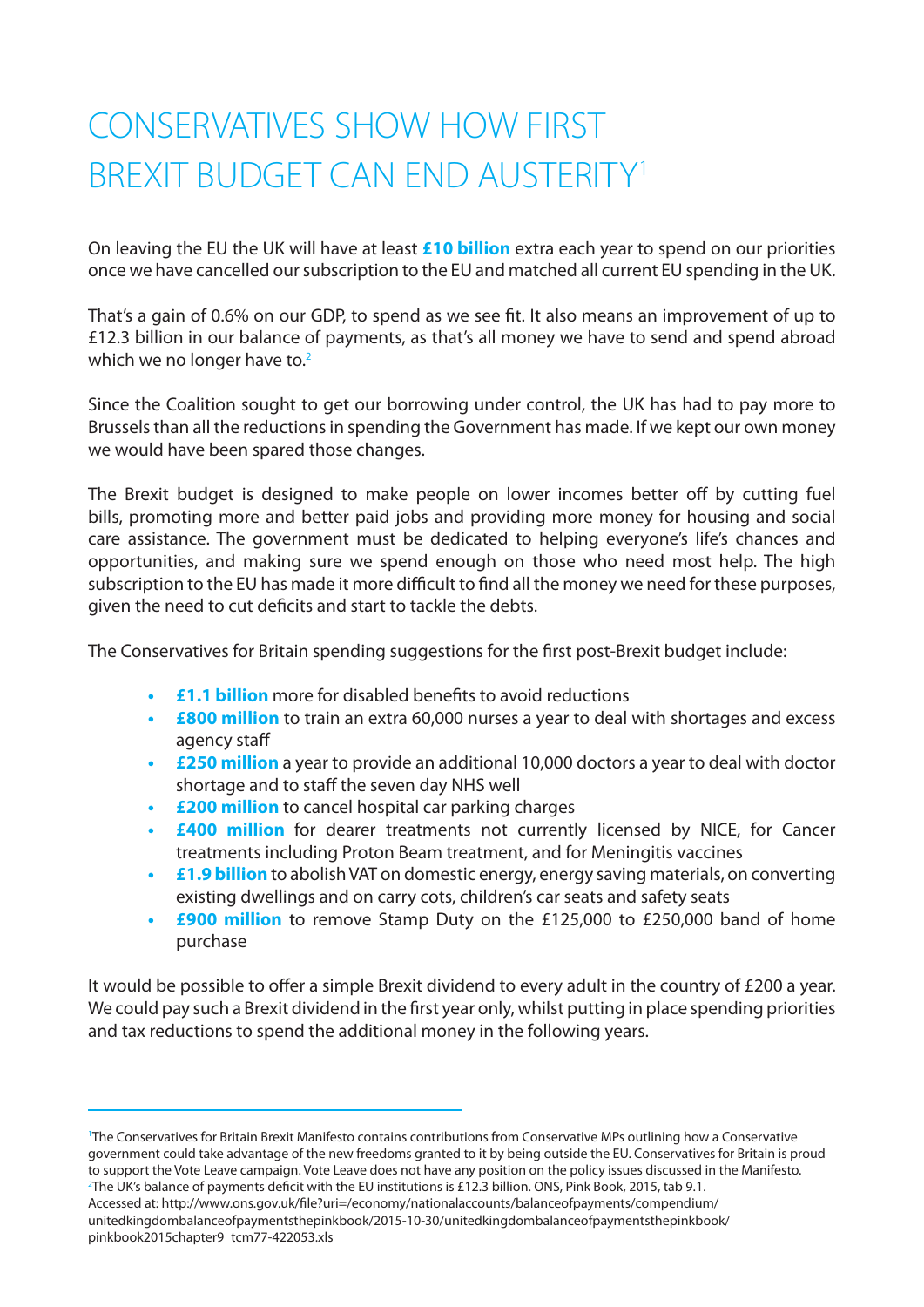The addition of £10 billion of extra spending and private spending following tax cuts will add 0.6% to national output in the first and every subsequent year. This in turn will bring in more tax revenue for the Treasury and strengthen the UK's financial position. The balance of payments will improve by up to £12.3 billion next year following Brexit, as the UK government will no longer have to pay Brussels.

Some will argue that the savings on EU contributions should all be used for deficit reduction. We disagree. The financial position of the UK will be more secure thanks to the cut in the balance of payments deficit. The UK deficit will be assisted by the increased revenue flowing from the extra £10 billion of activity that spending the windfall will allow. As the government is currently warning of less growth than previously forecast and highlighting the current global headwinds holding us back, an injection of an additional £10 billion will be welcome assistance. There is little sign of inflationary pressures to warn us off such action.

The programme for spending the money is based on a mixture of tax reductions and increased spending. Spending accounts for **£5.7 billion** and tax reductions **£4.3 billion.**

## Spending increases (£5.7 billion)

Improved health care and relief of some of the pressures on the NHS are at the core of spending the Brexit dividend.

We need to recruit and retain more UK citizens as permanent staff, to reduce the NHS's expensive reliance on agency staff. It is not a good model to rely on dear temps, and on recruiting many people from overseas countries who need to retain their own nurses and doctors. We want to offer more good careers to people settled in the UK and fluent in English.

We should reverse the new system of loans for nurse training. At a cost of **£800 million** we can go back to grants for nurses' education.<sup>3</sup>

We should add an additional **£800 million** to train an extra 60,000 nurses a year to deal with shortages and excess agency staff.

It costs £25,000 per year to educate and provide a placement for a doctor. We could spend **£250 million** a year to provide an additional 10,000 doctors to deal with doctor shortage and to staff the seven day NHS well.

We should make it easier for friends and family to visit relatives in hospital by offering hospitals **£200 million** to cancel parking charges at their sites.

We should provide **£400 million** for dearer treatments not currently licensed by NICE, for Cancer

 $^3$ The abolition of grants for nursing education was announced in the 2015 Autumn Statement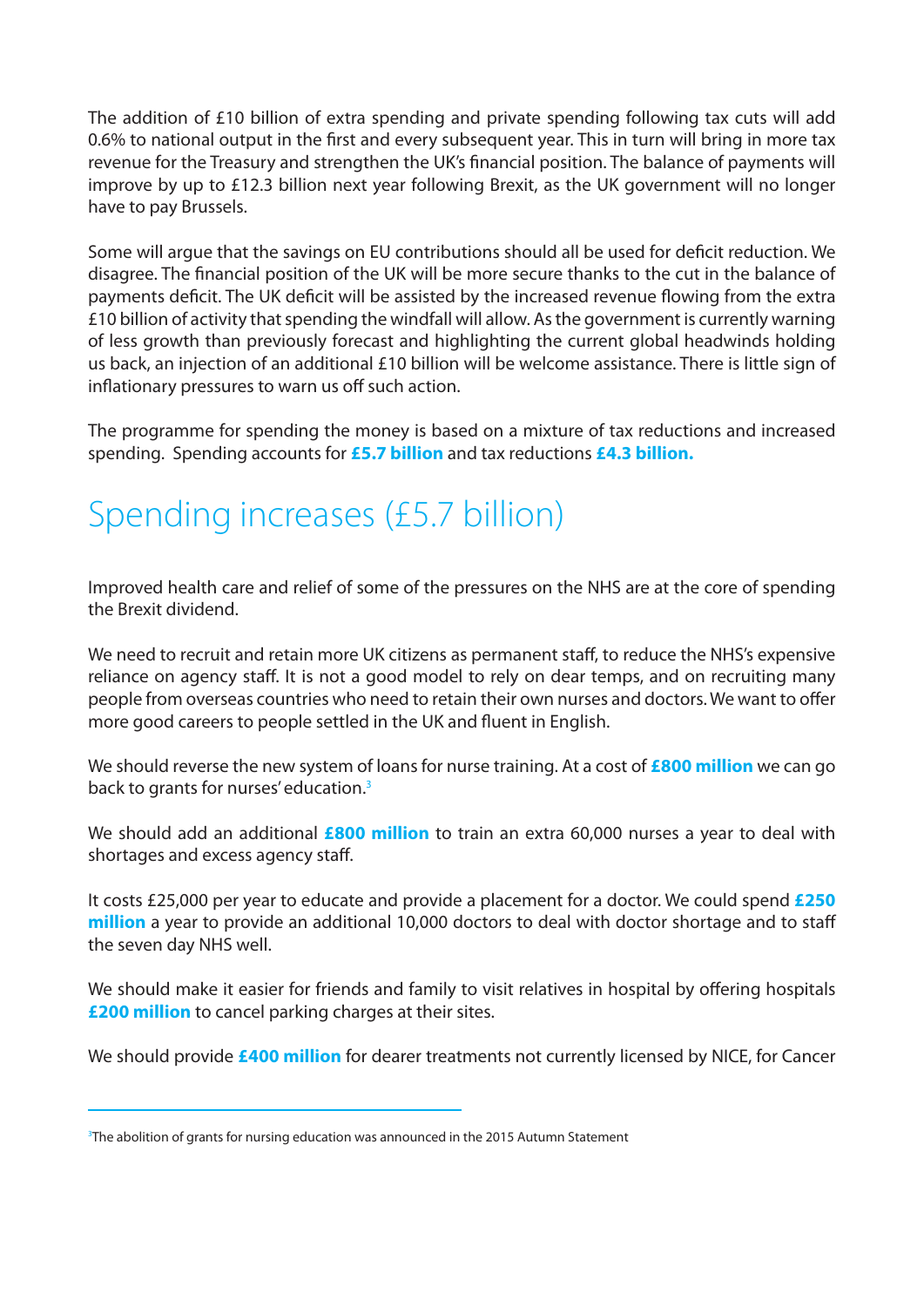treatments including Proton Beam treatment, and for Meningitis vaccines.

Failure to provide a decent level of social care for elderly and disabled patients leads to bed blocking and problems with using our hospitals for their intended purposes. We should allocate an additional **£750 million** a year to offering better support for people in their own homes, and for more care home and respite care places.

**£150 million** should be allocated to dealing with difficult housing cases arising from recent changes to benefit rules, and to improve support for people with special needs for their housing.

**£1.1 billion** should be available to avoid cuts to disability benefits.

**£500 million** should be allocated to a local road fund to support local schemes to improve junction safety and flows, and to provide additional capacity and bypasses on busy roads in congested areas.

Taken together, these measures will improve NHS provision, help the most vulnerable in their own homes and care homes, add to the number of qualified good jobs for UK citizens, cut the costs of expensive agency arrangements for staff in the NHS, help people get to work and school in the morning peak and help disabled people.

### Tax reductions (£4.3bn)

VAT is a EU tax. Under current rules we cannot take it off items that should not be taxed. Free of EU controls we should:

Abolish VAT on domestic energy. Bills are too high, and fuel poverty is a problem. Removing VAT would make it 5% cheaper to stay warm. **(EU's heating tax)**

Abolish VAT on energy saving materials including air source heat pumps, wood fuel boilers, central heating and water heating controls, draught stripping, ground source heat pumps, insulation materials, micro combined heat and power, solar panels and water and wind turbines, to make it cheaper and easier for people to invest in renewable and better heating technology **(EU's tax on being green)**

Abolish VAT on converting existing dwellings and renovating empty dwellings, to make it cheaper to create a home of your own out of a disused or run down property. **(EU's home ownership tax)**

Abolish VAT on carry cots, children's car seats and safety seats **(EU's child tax)**

The UK Treasury says it does not keep costings of how much revenue it receives from individual